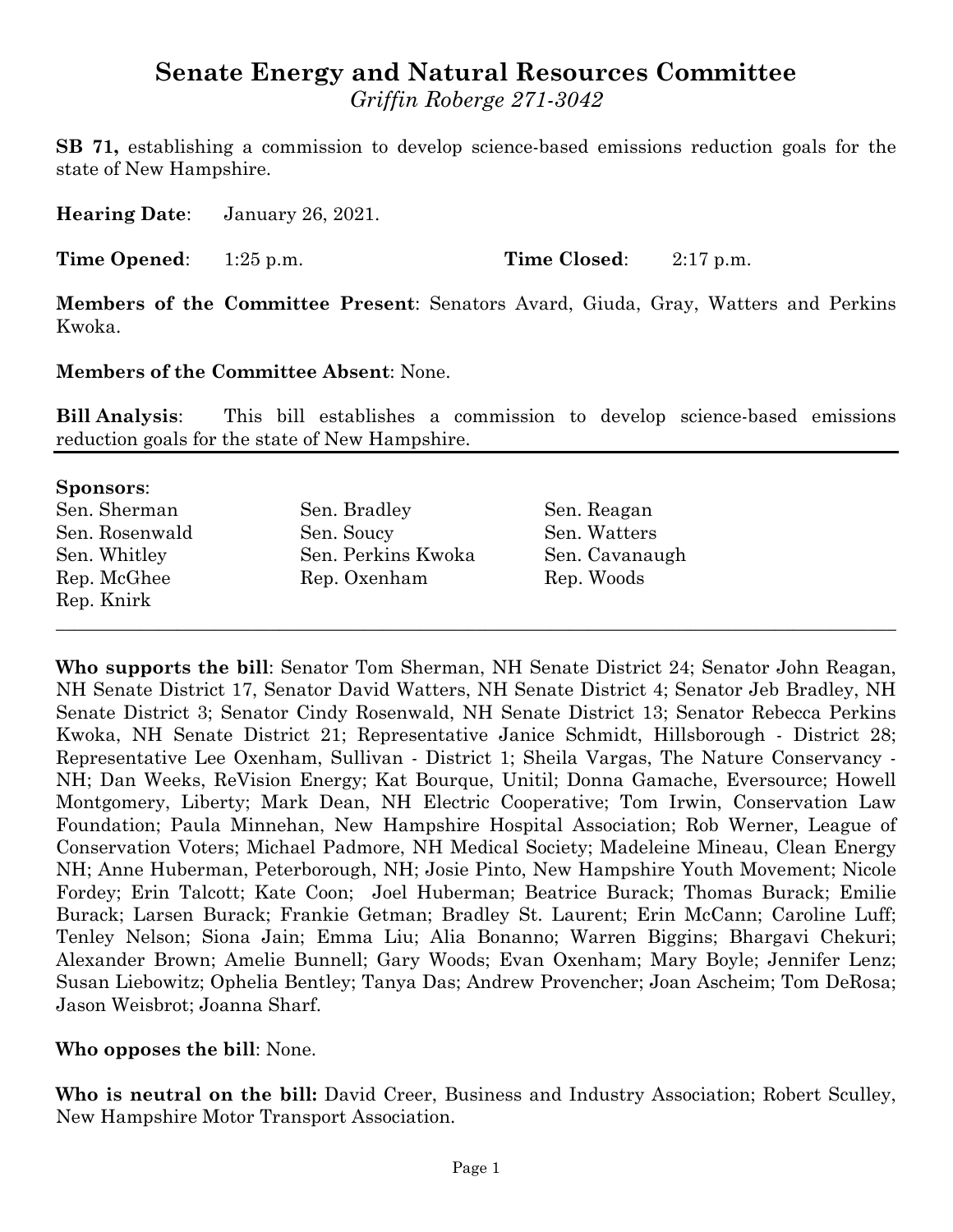# **Summary of testimony presented in support**:

# *Senator Tom Sherman*

*NH Senate District 24*

- · SB 71 is a reintroduction of SB 590 (2020). SB 590 was tabled in the Senate due to the suspension of legislative activity due to the COVID-19 pandemic.
- There is a great national and international concern about carbon emissions and air pollution. What makes the proposed commission under SB 71 different is that the commission will review emissions from a public health perspective rather than a climate change perspective. There are various public health impacts from air pollution and carbon emissions such as asthma, COPD, and heart disease.
- · SB 590 was the result of many organizations health care, environmental, industry coming together. While the bill was tabled and the commission was never formally created through law, the [New](https://nhemissioncommission.com/) [Hampshire](https://nhemissioncommission.com/) [Ad](https://nhemissioncommission.com/) [Hoc](https://nhemissioncommission.com/) [Emissions](https://nhemissioncommission.com/) [Commission](https://nhemissioncommission.com/) was formed and met over the summer of 2020. The Ad Hoc Emissions Commission's conclusion was that more work needed to be done through a statutory commission, resulting in SB 71.
- · Senator Watters asked if it would be fair to say that the Ad Hoc Emissions Commission felt that an actual statutory commission would help create a New Hampshire-centric approach to addressing carbon emissions.
	- o Senator Sherman agreed with Senator Watters. The Ad Hoc Emissions Commission agreed that the public health impact from carbon emissions was critical. SB 71 would form a commission to not only develop emission reduction goals, but how to achieve those goals.
- Senator Watters said NH is seeing an impact on public health in certain parts of the state due to respiratory illness. These illnesses are more frequent and lead to higher health care costs. He asked if Senator Sherman could comment on these increasing health care costs.
	- o Senator Sherman said the total cost of cigarette smoking is roughly \$1 billion to NH. That's not including the emissions people breathe in from transportation emissions or emissions that flow into NH from other states. Additionally, there are increased health care costs for newborns as pregnant mothers inhale these emissions that can impact the fetus. NH has an opportunity to be strategic and think long-term about creating emission reduction goals and develop a plan to achieve those goals.
- Senator Giuda said there are some constituencies that should be added to the proposed commission's membership - farmers, loggers, outdoor recreational interests - that impact emissions, but also have a beneficial impact on NH's economy. He did not see any requirement for an economic analysis, or an economist in the commission's membership. He asked if Senator Sherman would be open to an amendment.
	- o Senator Sherman said he would be open to changes. The proposed commission should be inclusive. Having a degree of economic analysis would be helpful. Some of the industries Senator Giuda mentioned could be represented by one individual rather than having one representative for each industry. Having so many members could make the proposed commission unwieldy.
- Senator Watters said Senator Giuda's concern about an economic analysis was raised during the Ad Hoc Emissions Commission meetings. He referenced page 1, lines 10-11 that mentions the need to analyze costs and benefits. He asked Senator Sherman if that language was inserted to address the point raised by Senator Giuda.
	- o Senator Sherman said Senator Watters was correct. Page 1, lines 10-11 are reflective of the concerns raised by the utilities and the business community during the Ad Hoc Emissions Commission meetings. Senator Sherman is open to any suggestions from Senator Giuda, including about where an economist may fit into the commission's membership.

#### *Representative Kat McGhee Hillsborough - District 27*

- · Served as a House member on the Ad Hoc Emissions Commission.
- NH should not delay in establishing emission reduction targets for NH. It would be worthwhile to have a baseline target for NH to operate from. She noted that the NH Department of Environmental Services provided data to the Ad Hoc Emissions Commission about emissions reductions in NH, but that those reductions would flat line in 2021.
- Senator Giuda asked if the proposed commission would study the impact of what NH could do to reduce its emissions relative to other regions like Canada, China, and neighboring New England states whose emissions migrate to NH. NH should not impose burdensome restrictions on itself if NH receives a lot of emissions from other regions.
	- o Representative McGhee said the proposed commission should review emissions data from other regions. NH does not have the jurisdiction to lower emissions in other states or countries, but many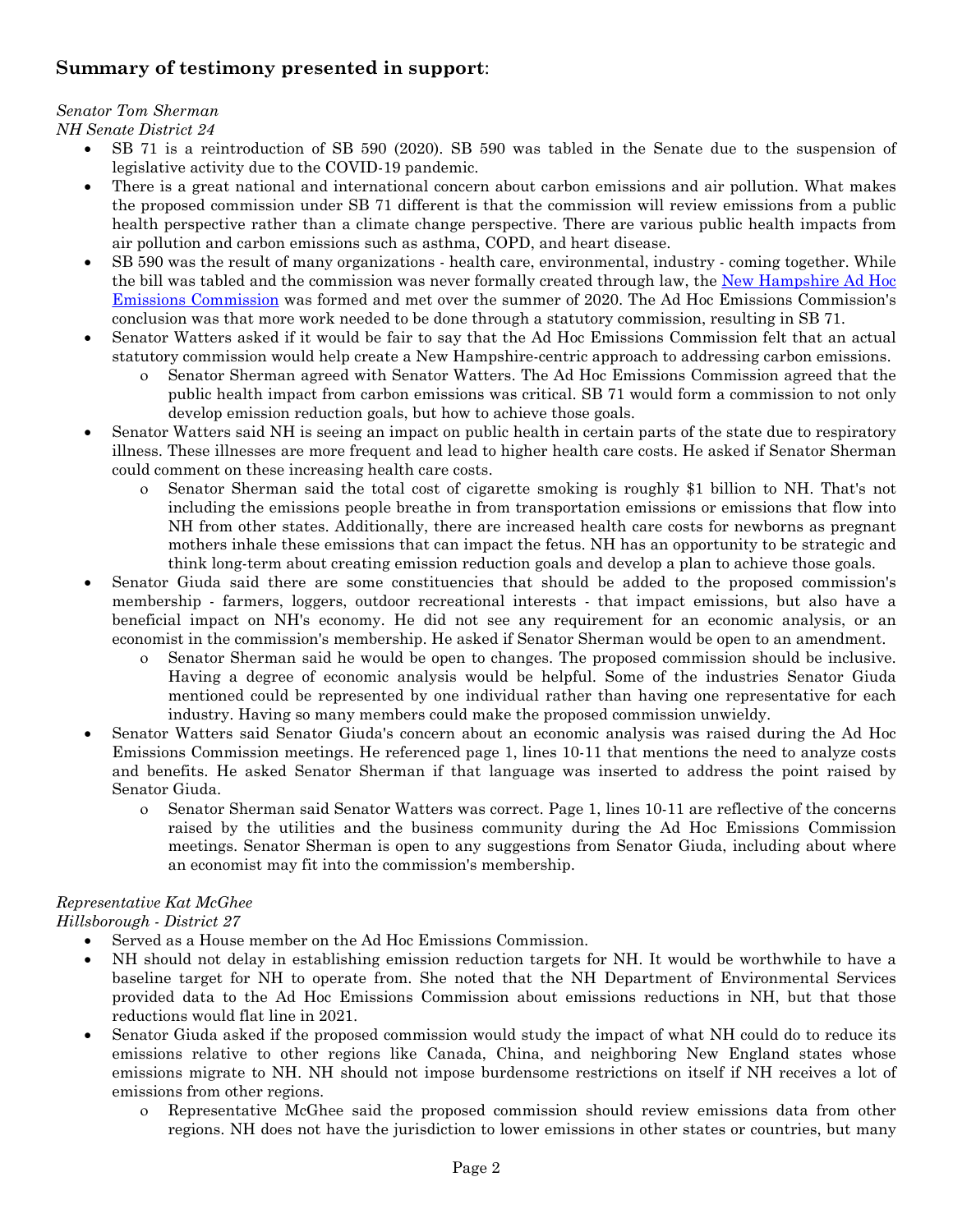countries have plans to lower their emissions. The proposed commission needs to understand what is in NH's control to lower emissions and how NH can go about addressing those emissions.

#### *Sheila Vargas - provided written testimony*

*Government and Community Relations Manager, The Nature Conservancy - NH*

- · During the Ad Hoc Emissions Commission's proceedings, the Nature Conservancy found the science-based public health and environmental evidence presented at the commission meetings to be clear and consistent in finding that net zero carbon emissions by 2050 is a necessary and achievable goal for NH. Such a goal will improve the health and wellness of all NH citizens, especially those disproportionately impacted by air pollutants and the impacts of climate change.
- While understanding and supportive of the efforts to file SB 71, the Nature Conservancy would have preferred to see legislation that would have moved NH one step closer to joining other New England states in adopting and achieving a comprehensive science-based emission reduction goal.
- Senator Avard asked what the definition of a "net zero goal" is.
	- o Ms. Vargas said she could not offer a definitive answer. It was one that the Ad Hoc Emissions Commission worked with while it met. She deferred the question to Ms. Mineau.

## *Anne Huberman*

*Peterborough, NH*

- The Peterborough Energy Action is working to transition the town to 100% clean, renewable energy by 2050.
- Passing SB 71 and allowing the creation of the proposed commission will help provide information to the town as it transitions to a clean energy future.

#### *Beatrice Burack*

*Hopkinton, NH*

- As a high schooler, she has seen weather become more severe and destructive. Action needs to be taken now to lessen the impacts on our health and economy.
- NH should act on any findings crafted by the proposed commission under SB 71. NH should not fall behind other New England states in combating climate change.

*Dr. Bhargavi Chekuri - provided written testimony*

- · Climate change is impacting the public health already. Detailed an individual who she saw in a health clinic who was impacted by the summer 2020 drought, which dried out his dry well. This exacerbated the patient's health conditions.
- Climate change is a public health emergency. Current national air quality standards are associated with increased mortality and decreased life expectancy.

#### *Madeleine Mineau - provided written testimony*

*Executive Director, Clean Energy NH*

- · NH is the only New England state without clear emission reduction goals in statute. The proposed commission can make significant findings and find solutions to lowering emissions.
- · In response to Senator Avard's question to Ms. Vargas, a net zero goal means where the emissions produced is equal to the emissions sequestered. For example, emissions could be sequestered through the growth of forests in NH or some technological advancements in carbon capture technology.
- · Senator Avard asked how the state would measure the amount of emissions sequestered.
	- o Ms. Mineau said it would depend if carbon was captured through natural or technological means. NH would likely look at an ecosystem balance and the biological processes in a forest. Scientists could create carbon budgets for an ecosystem and calculate carbon inflows and outflows.

#### *Tom Irwin - provided written testimony*

#### *Vice President, Conservation Law Foundation - New Hampshire*

- The Ad Hoc Emissions Commission received compelling evidence about the public health impacts of climate change. The commission also heard compelling testimony about the scientific consensus that the climate crisis requires action to reduce greenhouse gas emissions to a level of net-zero by the year 2050.
- While supportive if SB 71, NH needs to respond to the problem of climate change and its significant threats with the urgency it demands. NH should adopt the target of net-zero emissions by 2050, with interim milestone targets in 2030 and 2040 to put NH on the path to that 2050 target, and develop implementation plans to achieve them.